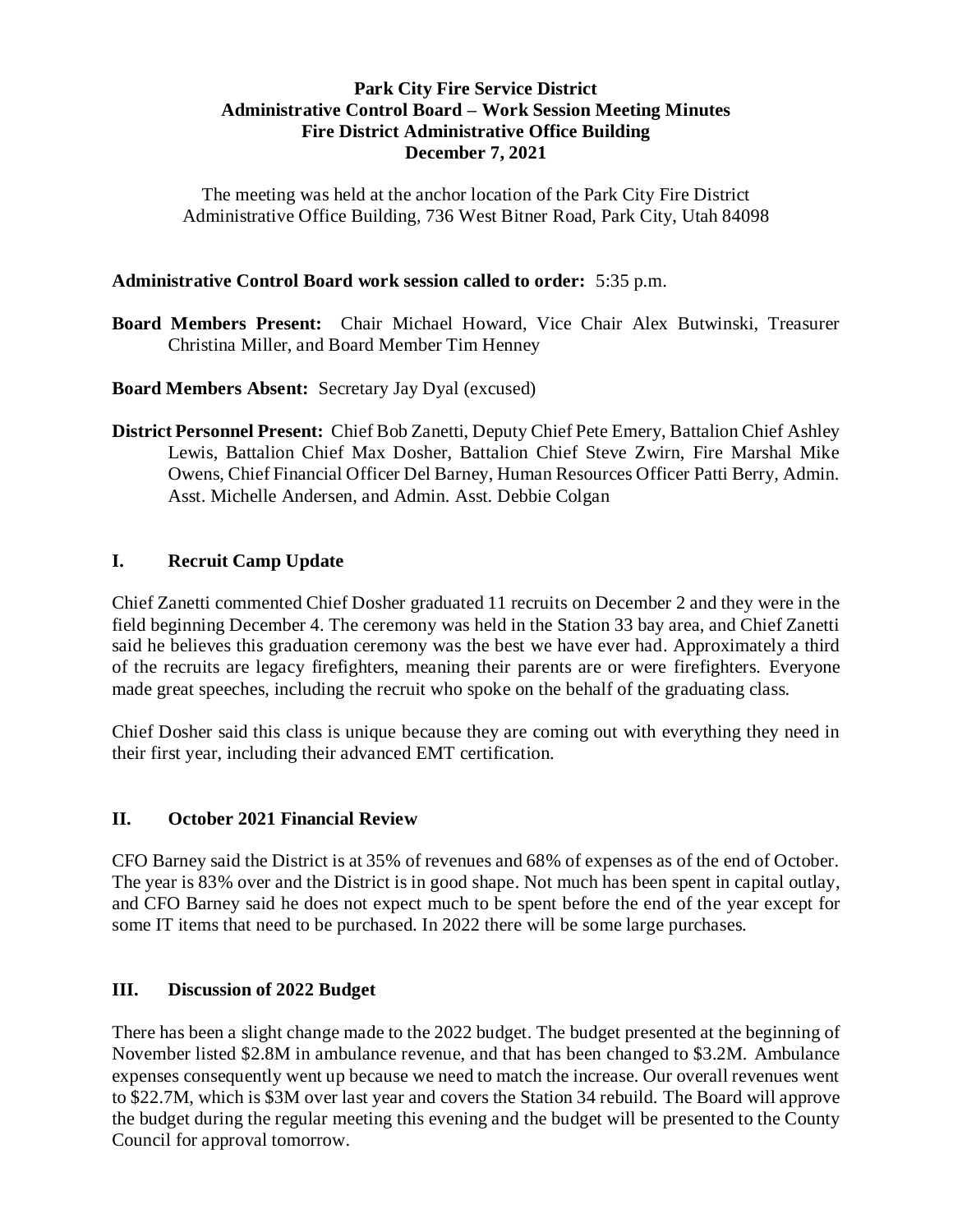## **IV. Fraud Risk Assessment**

The fraud risk assessment is the same as last year and we still lack in two areas, which are the lack of a licensed CPA on staff and we do not require all employees and elected officials to commit in writing to abide by a statement of ethical behavior. We are still in the very low risk category. Chair Howard said the District should look into a way to get ethical behavior statements collected from all employees, and HR Berry stated this could possibly be done during open enrollment.

# **V. Wells Fargo Bank and Zions First National Bank Lease Agreements**

CFO Barney commented these are the lease agreements we prepare every year that state we have set aside money in our budget to be able to pay our bond and loan payments for the next year. These will be approved in the regular meeting later this evening and then signed by Chief Zanetti. Once the agreements are approved and signed, we will send them to Wells Fargo and Zions Bank. There were no questions on the lease agreements.

# **VI. Approval of 2022 Administrative Control Board Meeting Schedule**

The 2022 ACB meeting schedule was distributed to the Board prior to the meeting and will be approved in the regular session later this evening. The meetings will be the first Tuesday of every month with the exception of July, there will be no meeting in July. The schedule will be posted in the Park Record on December 18 and 25, 2021.

Chief Zanetti commented Chief Patrick Harwood and Engineer Sal Hoffman were recognized for their years of service at the holiday party. Both Chief Harwood and Engineer Hoffman will be retiring in December.

# **VII. EMS Subcommittee Update**

The Summit County EMS Board has created a subcommittee that is meeting to try to determine what needs to happen under HB 303 and to make suggestions on how to implement any necessary changes needed to come into compliance. Chief Zanetti said he and Chief Lewis are attending the subcommittee meetings and there is a good effort being made to try to come to a consensus on what needs to be done. He said Deputy Manager Janna Young is doing her best to try to close in on solutions.

Chief Emery commented the survival rates for cardiac events are really good and there have been some good saves recently on the east side. There are some really positive things happening and we want to impress this onto the east side.

Chief Lewis said HB 303 is a poorly written bill and is entirely left up to interpretation. The county and city attorneys can interpret the bill according to the stance they take on who should be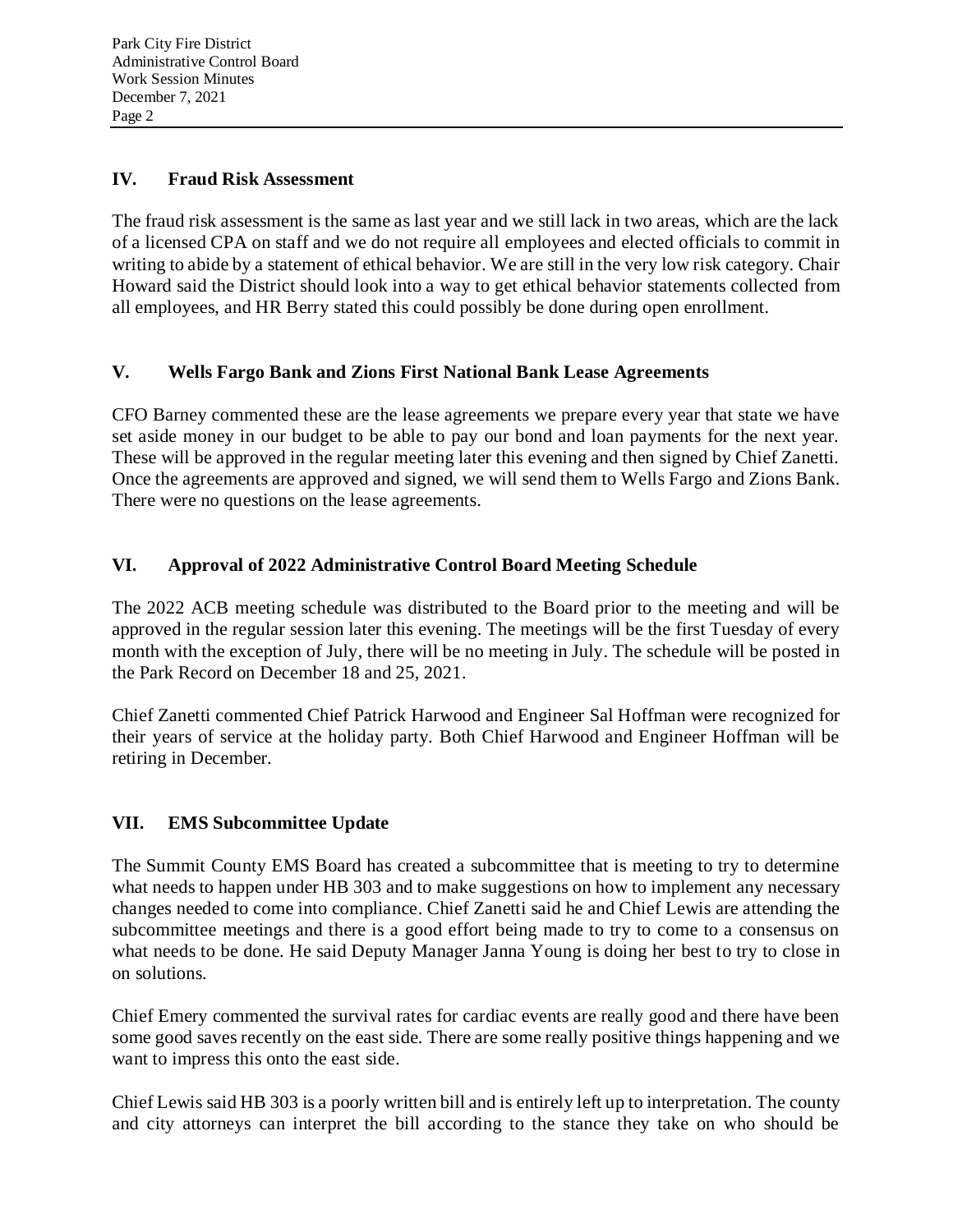responsible for EMS and the associated costs, and the majority of the discussions in the EMS subcommittee meetings so far has been regarding HB 303 and what it means. Chief Lewis said so far the bill seems to just want cooperation between agencies and have agreements made on who is providing EMS to the communities, as EMS has now been deemed an essential service in Utah at the state level.

Chief Lewis said the next big piece will be financing the EMS system, and this will be a big piece. At the County Council meeting where EMS was discussed, Roger Armstrong suggested perhaps there can be a county-wide taxing entity that taxes for EMS service, and that is where Deputy Manager Young and others want to use the EMS subcommittee to figure some of these things out. Chief Lewis said during these meetings, we discuss HB 303 and make good progress there, but the meetings usually end with the same problems we have discussed over and over again being brought up with no solutions. Chair Howard asked if there has been any changes or language clarified in HB 303, and CFO Barney replied he has not heard of any changes or clarifications made to that bill.

Chief Lewis said there are many things to consider, including a proposal to the County for the District to take the licensure for the Park City area. Chief Zanetti commented he and others feel this is the direction we should probably take, and then we can figure out the rest. He said even if the District did get the license, the County may still want the funds to be funneled through them, so there are many questions to be answered before any action is taken. Chief Zanetti added EMS is a losing proposition, and if it were not for interfacility transports, the Park City service would lose money as well. This is just one piece of the bigger picture we are looking at.

Chief Zanetti said an all-hazard response is the model most agencies across the country use, because it does not make sense anymore to pay firefighters just to fight fires. Chief Lewis said the interlocal agreement is up in March, and now may be the time to have discussions on how to approach that agreement.

Treasurer Miller asked if the communities want PCFD out of EMS on the east side, and Chief Lewis replied it is not the communities. If you ask people about local EMS in their community, they are really only going to reply if they had have experience with it, and they would reply all they care about is that EMS gets there fast and takes care of the problem. Chief Lewis said it is the fire agencies for North and South Summit who are pushing to take over EMS from PCFD.

Treasurer Miller then asked if it is other agencies pushing to take over EMS, why not let them do it. Chief Lewis replied the fire districts on the east side do not have the foundation to take over EMS right now, and eventually it would fall back on PCFD. The other agencies may eventually get there, but right now they are not ready to take over EMS, and the County knows this. Vice Chair Butwinski asked where County Manager Fisher's stands on all of this. Chief Zanetti replied County Manager Fisher sees the bigger picture, and Chief Zanetti heard a radio broadcast where County Manager Fisher said he wants to work towards the fire agencies taking over EMS in their areas, but it is going to take time. Chief Lewis said EMS will be an ongoing issue and some options will need to be presented to the Board before the interlocal agreement comes up in March.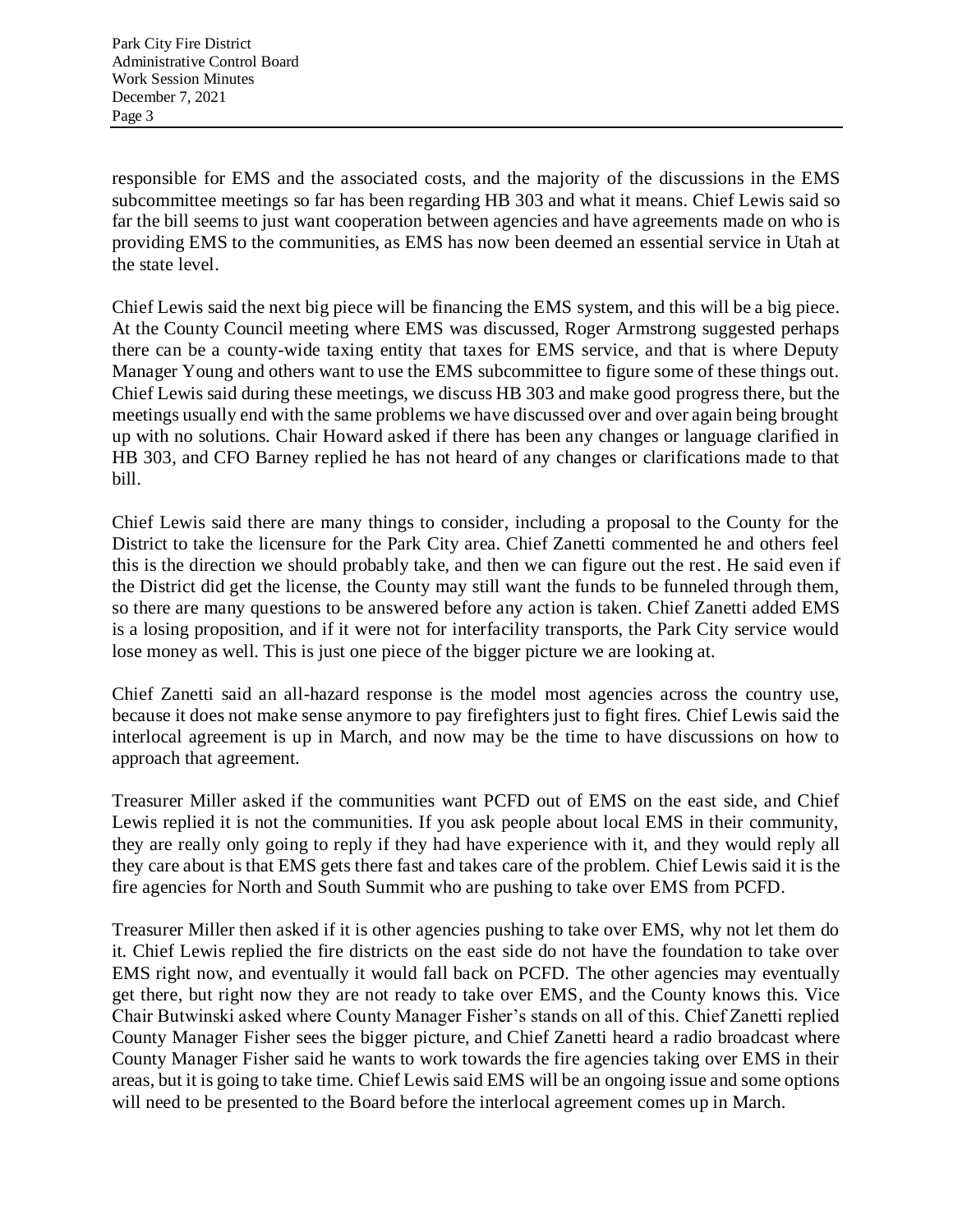Treasurer Miller commented she attended several meetings with Chief Hewitt where he reiterated PCFD is not hanging on to EMS because it is a cash cow, and PCFD is providing EMS as a service for the whole community because it makes sense for the whole community. She also said Chief Hewitt said other agencies are welcome to take over EMS in their area, but they would need to have a tax to pay for it. This is when the other agencies said they would need to take a survey of their area to decide what their constituents want including consideration of the financial cost it would take to take over EMS in their areas, and Treasurer Miller said she is not sure residents would be happy to have their taxes raised.

Chair Howard said primary residential buildings never pay their own way, it is commercial and secondary buildings that bring money and that is why Park City is successful. Revenue contrasts are about \$400K in North Summit versus \$12.5M in Park City, the tax base is much larger in Park City. Coalville has fought expansion and there are two mentalities going on: they do not want change, but they want the level of service Park City has, and there must be some financing involved to get it. Chief Emery said the money the County is providing for EMS in 2022 for the east side will put PCFD in a better position to schedule proper staffing and coverage, and CFO Barney agreed. Chief Zanetti commented it was a chief from PCFD who asked for the east side budget increase.

# **VIII. Fire Prevention Update**

FM Owens presented some photos and video footage of the Home Depot fire that occurred on November 15. The alarm came in about 4:20 a.m. and PCFD crews initially responded to the front doors. Realizing the front was not the best access point, crews went around to the back of the building. Items people have returned are stored in the back of this building, and any hazardous materials are also stored in specialized bins in this area. A company comes to pick these items up when the area gets full. At the time the fire started, this area had several specialized containers containing hazardous materials such as batteries, fertilizer, and paint.

Video footage of the area the fire started in shows the area had good ventilation, and a flash can be seen that is indicative of an electrical spark or something similar. There were rechargeable lithium ion batteries stored where the flash occurred, and lithium batteries store a tremendous amount of power. FM Owens said lithium ion batteries have a chemical process called a runaway process where they start to get hot because the chemicals inside start to react, and in this case one of the batteries got hot and lit itself on fire. This is the flash that can be seen on the video footage.

After the flash, smoke and flames started spreading, and the ventilation system began spreading smoke throughout the building. The plastic barrels in the area also began smoking and contributing heat. Vice Chair Butwinski asked if they are allowed to store hazardous materials in plastic barrels, and FM Owens replied those containers are designed to store hazardous materials, but there are rules that must be followed such as not mixing certain hazardous materials together.

When crews came through the back door to make entry, smoke was down to the ground and visibility was very poor. The crews did a great job putting the fire out and overhauling the scene,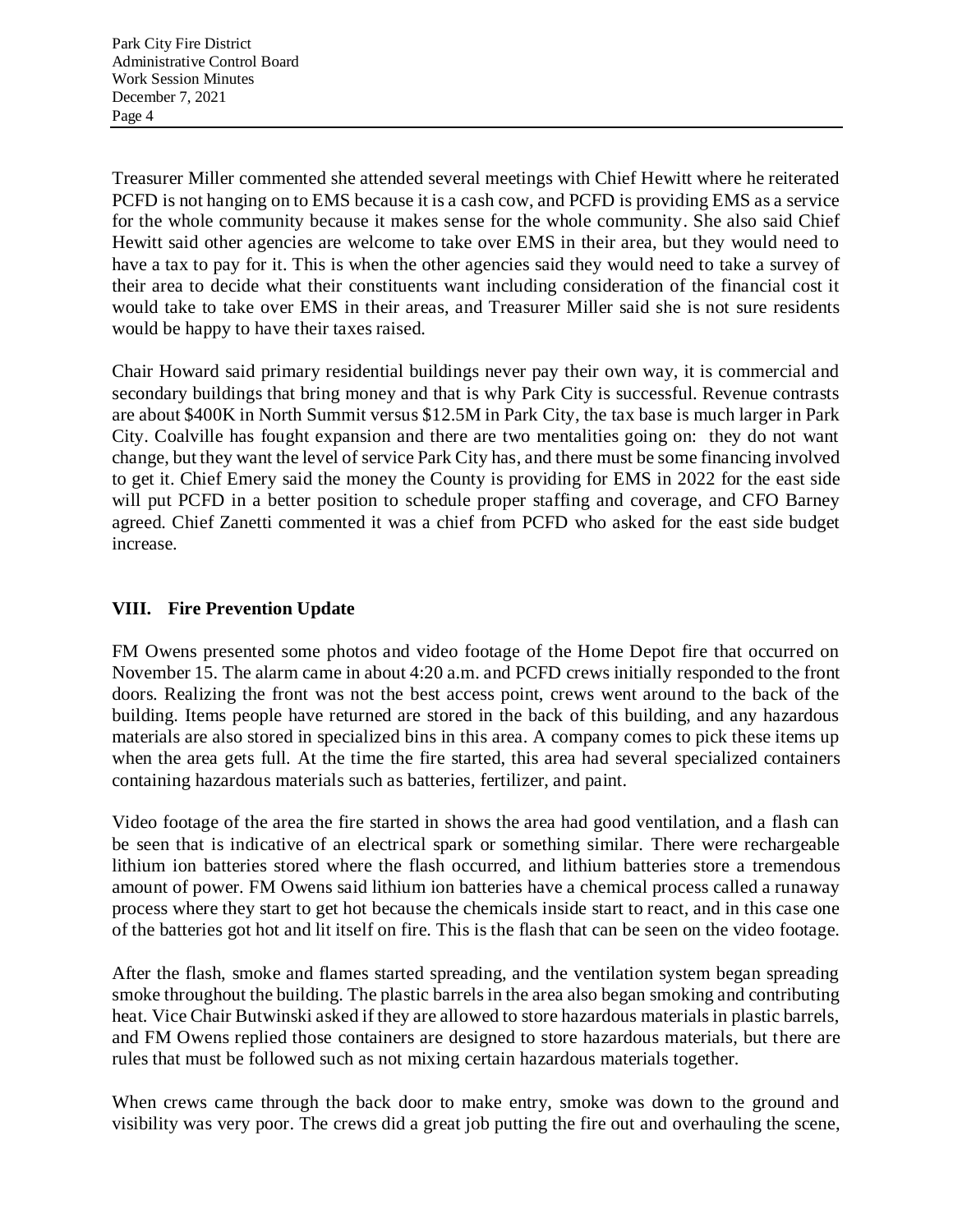and the sprinkler system did a good job keeping the fire in check. There was quite a bit of water in the building afterward due to the sprinklers, but they served their purpose. Home Depot has been very cooperative with the investigation, and there was an estimated \$50-75K worth of damage incurred due to the fire. FM Owens said Home Depot is considered a target hazard, where the loss of this structure would mean a huge hit to the County in tax revenue, jobs, and present the possibility of dangerous fire conditions, so it was a great stop by the crews.

**Work Session Concluded:** 6:30 p.m.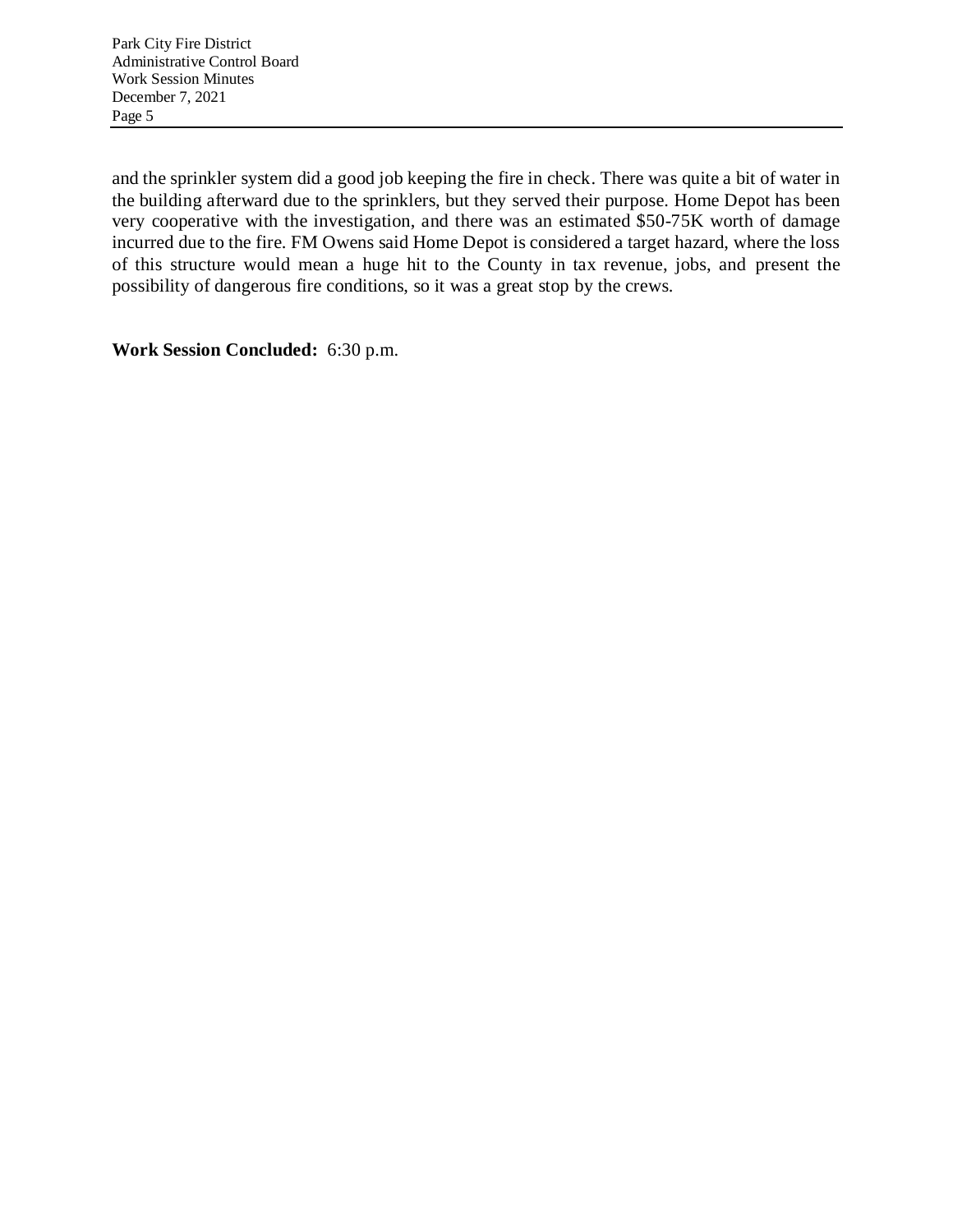## **Park City Fire Service District Administrative Control Board – Regular Meeting Minutes Fire District Administrative Office Building December 7, 2021**

The meeting was held at the anchor location of the Park City Fire District Administrative Office Building, 736 West Bitner Road, Park City, Utah 84098

### **Administrative Control Board regular meeting called to order: 6:30 p.m.**

**Board Members Present:** Chair Michael Howard, Vice Chair Alex Butwinski, Treasurer Christina Miller, and Board Member Tim Henney

#### **Board Members Absent:** Secretary Jay Dyal (excused)

**District Personnel Present:** Chief Bob Zanetti, Deputy Chief Pete Emery, Battalion Chief Ashley Lewis, Battalion Chief Steve Zwirn, Fire Marshal Mike Owens, Chief Financial Officer Del Barney, Human Resources Officer Patti Berry, Admin. Asst. Michelle Andersen, and Admin. Asst. Debbie Colgan

### **I. Roll Call**

Chair Howard began the meeting by conducting a roll call.

### **II. Approval of November 2, 2021, Meeting Minutes**

Board Member Henney made a motion to approve the minutes of the November 2, 2021, Administrative Control Board meeting. The motion was seconded by Vice Chair Butwinski and passed unanimously, 4-0.

### **III. Public Input**

There was no public input.

### **IV. Board Member Reports and Business**

#### **A. Correspondence**

Chair Howard acknowledged the thank you note from the Mountainlands Community Housing Trust and the private donation made to the District.

#### **B. Financial**

There were no questions about the financial reports.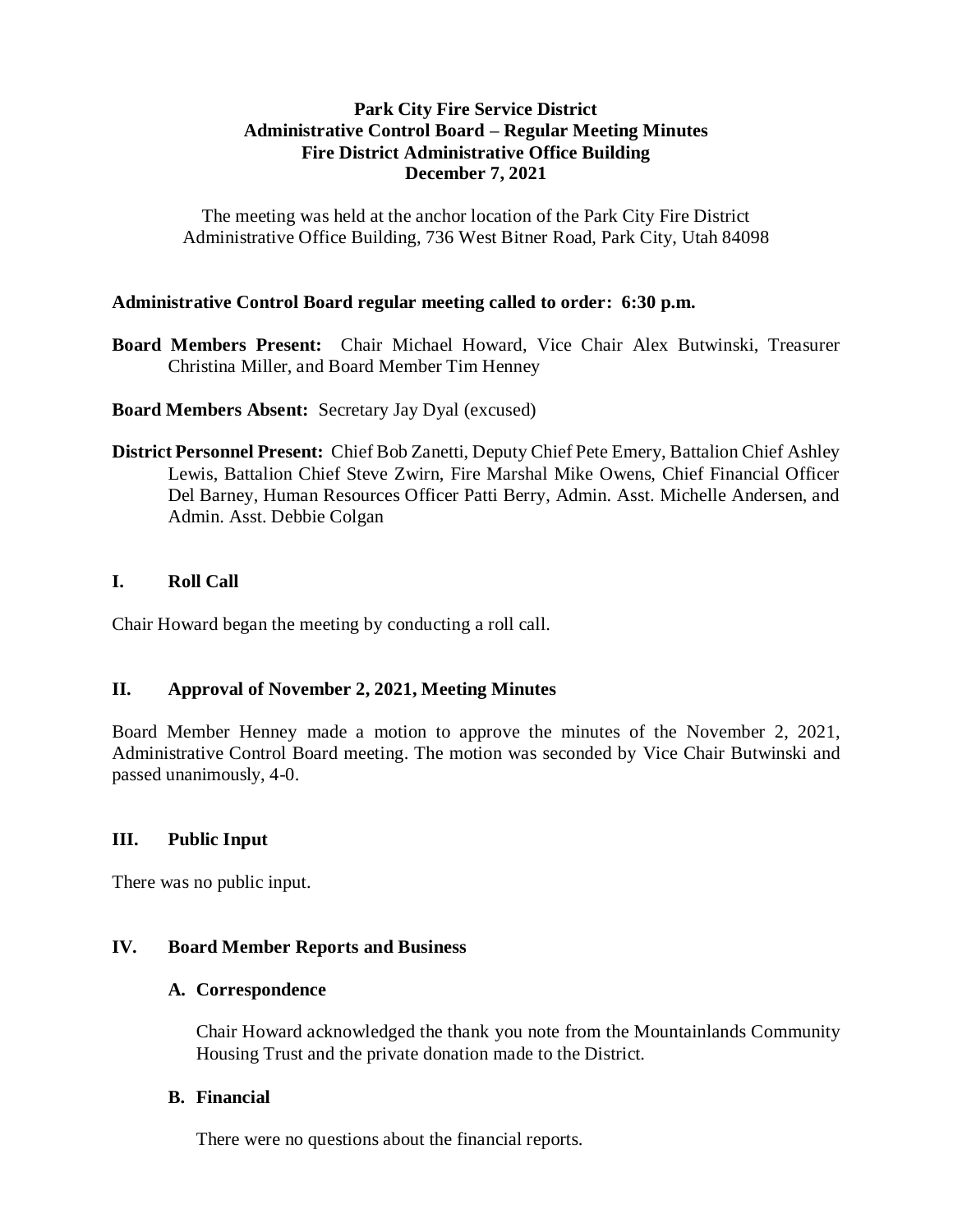#### **V. Old Business**

There was not any old business.

#### **VI. New Business**

### **A. Possible Approval to Recommend the 2022 Final Budget to the Governing Board for Final Approval**

Treasurer Miller made a motion to recommend the 2022 final budget to the governing board for final approval. The motion was seconded by Vice Chair Butwinski and passed unanimously, 4-0.

#### **B. Possible Approval of Wells Fargo and Zions National Bank Lease Agreements**

Board Member Henney made a motion to approve the Wells Fargo and Zions National Bank lease agreements. The motion was seconded by Vice Chair Butwinski and passed unanimously, 4-0.

#### **C. Approval of the 2022 Administrative Control Board Meeting Schedule**

Vice Chair Butwinski made a motion to approve the 2022 Administrative Control Board meeting schedule. The motion was seconded by Treasurer Miller and passed unanimously, 4-0.

## **VII. Dismiss as the PCFSD Administrative Control Board and Convene as the Local Building Authority Board of the Park City Fire Service District, Utah**

Treasurer Miller made a motion to dismiss as the Park City Fire Service District Administrative Control Board and convene as the Local Building Authority of the Park City Fire Service District. The motion was seconded by Vice Chair Butwinski and passed unanimously, 4-0.

### **A. Possible Approval to Recommend the 2022 Final Budget of the Local Building Authority to the Governing Board for Final Approval**

Board Member Henney made a motion to recommend the 2022 final budget of the Local Building Authority to the governing board for tentative approval. The motion was seconded by Treasurer Miller and passed unanimously, 4-0.